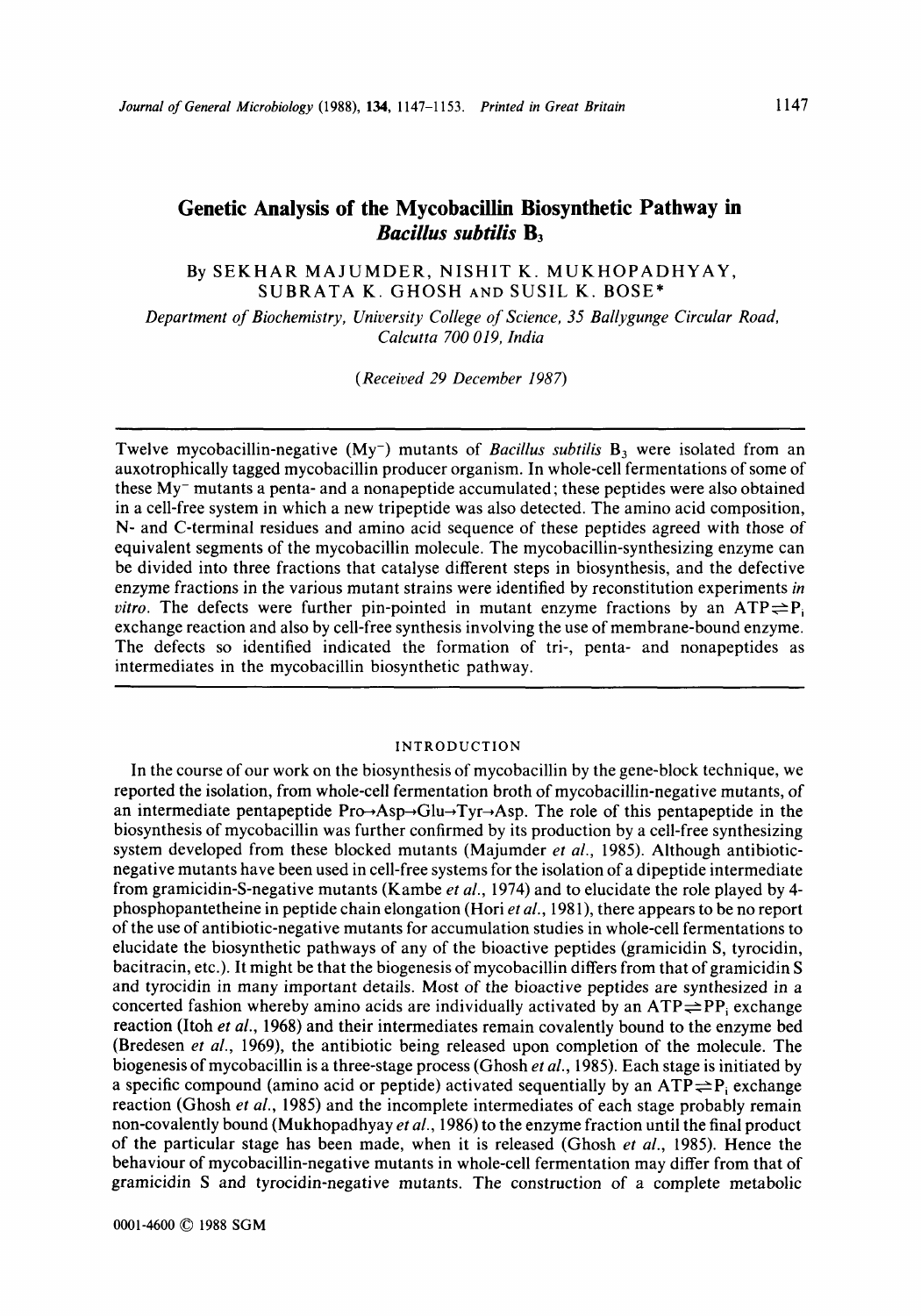## 1148 **S. MAJUMDER AND OTHERS**

pathway depicting the entire sequence would necessitate the identification of more intermediate peptides in addition to the pentapeptide already isolated (Majumder *et al.,* 1985) and we have, in the present work, attempted to do this using the gene-block technique.

#### **METHODS**

*Organism and media.* An arginine-requiring derivative, designated A-1 , of the mycobacillin-producing *Bacillus subtilis* strain  $B_3$  was used (Majumder *et al.*, 1985). The media used for isolation of mycobacillin-negative (My<sup>-</sup>) mutants (complex medium) and for isolation of peptides from culture broths (synthetic medium) were described by Majumder *et al.* (1985).

*Isolation and characterization of My- mutants.* The My- mutants were isolated by the method of Banerjee & Bose (1964) and were further characterized with regard to  $Mv^-$  and sporulation phenotype as described by Majumder et *al.* (1985).

*Fermentation experiments.* These experiments were carried out using a synthetic medium as described previously (Majumder *et al.,* **1985)** and peptides were characterized in respect of amino acid composition, C- and N-terminal residues, molecular mass and sequence as reported earlier (Majumder *et al.,* **1985).** 

*Cell-free synthesis and in vitro reconstitution experiments.* These were done as described by Majumder *et al.* (1985). Location of enzymic defects by  $ATP \rightleftharpoons P_i$  exchange. The exchange was studied following the method of Stulberg & Novelli (1962) as described by Ghosh *et al.* (1983). The ATP $\rightleftharpoons$ P<sub>i</sub> exchange reaction, dependent on mycobacillin amino acids added in a sequential manner and catalysed by the three enzyme fractions of wild and mutant strains, was done by the method of Ghosh *et al.* (1985). The asays were carried out by incubating a mixture of 50 µg each of the enzyme fractions A, B and C in 0.1 M-Tris/HCl buffer pH 8.0, 3 mM-ATP, 5 mM-MgCl<sub>2</sub>, 10 mM-KF, 2 mMdithiothreitol. Amino acids and  $Na<sub>2</sub>H<sup>32</sup>PO<sub>4</sub>$  (10  $\mu$ Ci; sp. act. 10 Ci mol<sup>-1</sup>, 370 GBq mol<sup>-1</sup>) were added at concentrations of **5** mM and **2** mM respectively. The incubation was for **30** min at **30** "C in a final volume of **300** p1. Incorporation of radioactivity into ATP was determined as previously described (Ghosh *et al.,* **1983).** 

*Location* **of** *enzymic lesions in diferent defective enzyme fractions by cell-free synthesis using a membrane-bound form*  **of** *the enzyme.* The membrane-bound (particulate) enzyme was prepared by the method of Mukhopadhyay *et al.*  **(1985).** The sonicated extracts **of** wild and mutant strains that had been grown for **72** h were centrifuged first at **3000g** for 10 min and then again at lOOOOg for **30** min to get the light pellet. The light pellet was further purified first by centrifugation at **lOOOOg** in 50 mM-Tris/HCI buffer (pH **7.5)** and then at **75000g** by discontinuous sucrose density gradient centrifugation **(20-60%,** w/v). The enzyme system, which collected at the interface between **60%**  and **40%** sucrose, was used as a source of membrane-bound enzyme (Mukhopadhyay *et al.* **1985).** Labelled dipeptide [U-'"C]Pro-Asp, prepared by the amino acid deprivation technique (Sengupta & Bose, **1972),** was then incubated with complementary amino acids for the synthesis of mycobacillin. Recovery of labelled mycobacillin and radioactive counting was as described previously (Majumder *et al.,* 1985).

#### **RESULTS**

#### *Behaviour* **of** *My- mutants in whole-cell fermentation and in the cell-free system*

Of the 12 My- mutants that were obtained by screening 2200 colonies, three were feeble mycobacillin producers (N-47, N-43 and N-19) whereas the remaining nine were nonproducers (N-2, N-3, N-32, N-25, N-23, N-40, N-55, N-51 and N-48). All the 12 My- mutants were Spo+. The degree of sporulation of these  $My$  mutants was similar to that of the wild-type *B*. *subtilis*  $B_3$ (Majumder *et al.,* 1985).

Culture supernatants from the three feeble antibiotic producers (mutants N-47, N-43 and N-19) and from five of the strictly  $My^-$  mutants (N-2, N-3, N-55, N-51 and N-48) contained no ninhydrin-positive material other than arginine and glutamic acid, used initially in the broth. Culture supernatants from the remaining four strictly  $My^-$  mutants (N-32, N-25, N-23 and N-40) each contained only one peptide, designated MXI, MXII, MXIII and MXIV, respectively.

The cell-free systems from the four strictly  $My^-$  mutants N-32, N-25, N-23 and N-40 each synthesized only one peptide, while the three feeble antibiotic producers  $(N-47, N-43$  and  $N-19)$ , the auxotrophic parent A-1 and the wild-type  $B$ . *subtilis*  $B_3$  produced mycobacillin only. Although the two strictly  $My^-$  mutants N-2 and N-3 did not accumulate any peptide in the culture supernatant, they did synthesize a single peptide in the cell-free system. Mutants N-55, N-51 and N-48 failed to synthesize any peptide in the cell-free system.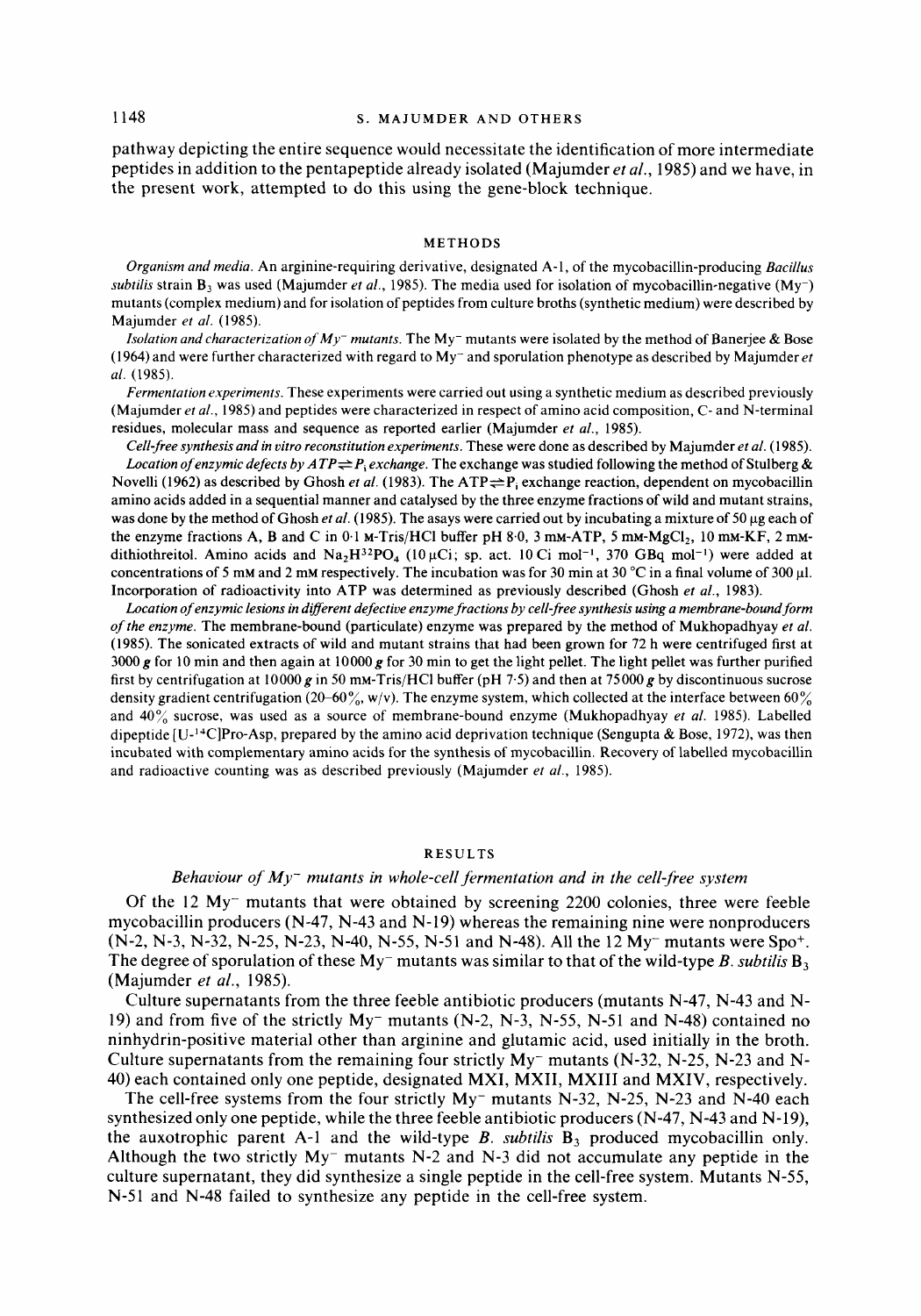|        |              | $RF$ values of peptide                             |                            |                                                                                                 |                                                                                                                                              |
|--------|--------------|----------------------------------------------------|----------------------------|-------------------------------------------------------------------------------------------------|----------------------------------------------------------------------------------------------------------------------------------------------|
| Mutant | Peptide      | 1-Butanol/acetic<br>acid/water<br>(4:1:1, by vol.) | Phenol/water<br>(3:1, w/w) | Molar proportion of<br>amino acids                                                              | Amino acid sequence                                                                                                                          |
| $N-32$ | MXI          | 0.61                                               | 0.69                       | $Pro1$ , Asp <sub>2</sub> , Glu <sub>1</sub> , Tyr <sub>1</sub>                                 | $Pro\rightarrow Asp\rightarrow Glu\rightarrow Tyr\rightarrow Asp$                                                                            |
| $N-25$ | MXII         | 0.61                                               | 0.69                       | $Pro1$ , Asp <sub>2</sub> , Glu <sub>1</sub> , Tyr <sub>1</sub>                                 | $Pro \rightarrow Asp \rightarrow Glu \rightarrow Tyr \rightarrow Asp$                                                                        |
| $N-23$ | <b>MXIII</b> | 0.61                                               | 0.69                       | $Pro1$ , Asp <sub>2</sub> , Glu <sub>1</sub> , Tyr <sub>1</sub>                                 | $Pro \rightarrow Asp \rightarrow Glu \rightarrow Tyr \rightarrow Asp$                                                                        |
| $N-40$ | <b>MXIV</b>  | 0.65                                               | 0.70                       | $Pro1$ , Asp <sub>3</sub> , Glu <sub>1</sub> , Tyr <sub>2</sub> ,<br>$Ser_1$ , Leu <sub>1</sub> | $Pro\rightarrow Asp\rightarrow Glu\rightarrow Tyr\rightarrow Asp$<br>$\rightarrow$ Tyr $\rightarrow$ Ser $\rightarrow$ Asp $\rightarrow$ Leu |

Table **1.** *Amino acid composition and sequence of peptides accumulated in culture broth* 

## *Physicochemical characterization of peptides from culture broths and cell-free systems of blocked mutants* : *amino acid composition, sequence and molecular mass*

Characteristics of peptides MXI, MXII, MXIII and MXIV are summarized in Table 1.

Peptides MXI, MXII and MXIII, produced by mutants N-32, N-25 and N-23, respectively, appeared to be identical as indicated by their  $R_F$  values and amino acid composition. These peptides contained four mycobacillin amino acids whose molar proportions were the same as those of the equivalent segment of the mycobacillin molecule. Peptide MXIV contained six mycobacillin amino acids whose molar proportions were also similar to those of the equivalent segment of the mycobacillin molecule.

Peptides MXI, MXII and MXIII contained proline as the N-terminal and aspartic acid as the C-terminal residue. Peptide XIV contained proline as the N-terminal and leucine as the Cterminal residue. The peptide synthesized by mutants N-32, N-25 and N-23 in the cell-free system contained four mycobacillin amino acids whose molar proportions and N- and Cterminal residue were similar to those of MXI, MXII and MXIII. The peptide produced by mutant N-40 in the cell-free system was also similar to MXIV in respect of amino acid composition and N- and C-terminal amino acids. The peptide which was only obtained from the cell-free system, but was not present in the whole-cell culture broth of mutants  $N-2$  and  $N-3$ , contained three mycobacillin amino acids whose molar proportions, N- and C-terminal residues were also similar to those of the equivalent segment of the mycobacillin molecule.

From a knowledge of the sequence of the first three amino acids, the C-terminal amino acid, the molecular mass and the molar proportions of the constituent amino acids of the peptides MXI/MXII/MXIII, their sequences were determined. They were identical to each other, and similar to that of the pentapeptide MI/MIV/MVIII/MX reported earlier (Majumder *et al.,*  1985). The amino acid sequence of the peptide MXIV was similarly determined from a knowledge of the amino acid sequence of the first seven amino acids, the C-terminal amino acid, the molecular mass and the molar proportions of its constituent amino acids; it was found to be a nonapeptide having the sequence **Pro+Asp+Glu+Tyr+Asp-+Tyr+Ser+Asp+Leu.** Mutants N-2 and N-3 accumulated a three-amino-acid peptide in the cell-free system only. The C-terminal amino acid of this peptide was glutamic acid and the sequence of first two amino acid residues was Pro $\rightarrow$ Asp. Hence the sequence is Pro $\rightarrow$ Asp $\rightarrow$ Glu.

## *Characterization* **of** *the enzymic lesions in the mutant enzyme fractions by in vitro reconstitution experiments and*  $ATP \rightleftharpoons P_i$  *exchange reactions*

The results of enzymic biosynthesis of mycobacillin in which the mutant and wild-type enzyme fractions (Ghosh *et al.,* 1983) were mixed in various combinations indicated that three mutants, N-32, N-25 and N-23, had a defect in fraction **B** of the **mycobacillin-synthesizing**  enzyme. Mutant N-40, which produced a nonapeptide, had a defect in fraction C of the enzyme. Mutants N-2 and N-3, which produced a tripeptide in the cell-free system only, had a defect in fraction **A** of the enzyme. The three mutants N-55, N-51 and N-48, which did not produce any peptide in culture broth or in the cell-free system, also had a defect in enzyme fraction **A.**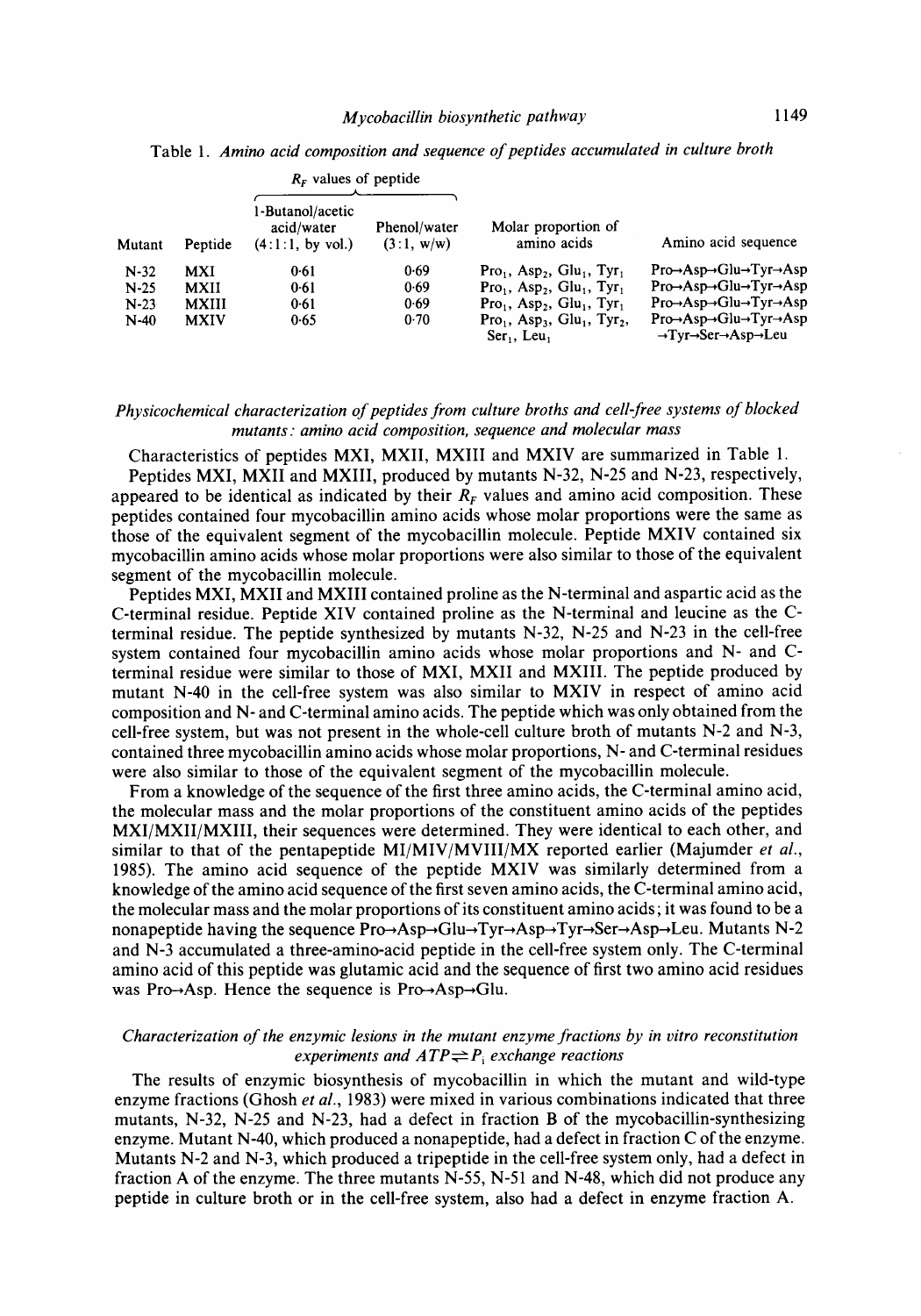|                                      |                                                                                                                                                                               |                                    |                                                                                                                                                                                                                                                                                                   |                                                                                                                                                                                                                                                                                                                                                                                                                                                                   |                |             |   |                                                                                                                                                                                                                                | $10^{-3}$ × Amount of radioactivity in ATP (c.p.m.)* |   |         |             |   |         |                                                                                    |
|--------------------------------------|-------------------------------------------------------------------------------------------------------------------------------------------------------------------------------|------------------------------------|---------------------------------------------------------------------------------------------------------------------------------------------------------------------------------------------------------------------------------------------------------------------------------------------------|-------------------------------------------------------------------------------------------------------------------------------------------------------------------------------------------------------------------------------------------------------------------------------------------------------------------------------------------------------------------------------------------------------------------------------------------------------------------|----------------|-------------|---|--------------------------------------------------------------------------------------------------------------------------------------------------------------------------------------------------------------------------------|------------------------------------------------------|---|---------|-------------|---|---------|------------------------------------------------------------------------------------|
| Mycobacillin amino                   |                                                                                                                                                                               | Wild strain B <sub>3</sub>         |                                                                                                                                                                                                                                                                                                   |                                                                                                                                                                                                                                                                                                                                                                                                                                                                   | $\frac{24}{5}$ |             |   | $\overline{X}$                                                                                                                                                                                                                 |                                                      |   | ञ<br>Z  |             |   | N-55§   |                                                                                    |
| acid(s) added                        | ⋖                                                                                                                                                                             | $A + B$                            | $A + B + C$                                                                                                                                                                                                                                                                                       | ⋖<br>L                                                                                                                                                                                                                                                                                                                                                                                                                                                            | $A + B$        | $A + B + C$ | ⋖ | $A + B$                                                                                                                                                                                                                        | $A + B + C$                                          | ⋖ | $A + B$ | $A + B + C$ | ⋖ | $A + B$ | $C + B + C$                                                                        |
| All except L-Pro                     | 677                                                                                                                                                                           | $6-60$                             |                                                                                                                                                                                                                                                                                                   |                                                                                                                                                                                                                                                                                                                                                                                                                                                                   |                |             |   |                                                                                                                                                                                                                                |                                                      |   |         | $69-$       |   |         | 0.64                                                                               |
|                                      | $\frac{18.8}{10.07}$                                                                                                                                                          | $\pm 0.03$                         | $+0.04$                                                                                                                                                                                                                                                                                           | $\begin{array}{cccccccccc} \varphi_1 & \varphi_2 & \varphi_3 & \varphi_4 & \varphi_5 & \varphi_6 & \varphi_7 & \varphi_8 & \varphi_7 & \varphi_8 & \varphi_7 & \varphi_9 & \varphi_9 & \varphi_9 & \varphi_9 & \varphi_9 & \varphi_9 & \varphi_9 & \varphi_9 & \varphi_9 & \varphi_9 & \varphi_9 & \varphi_9 & \varphi_9 & \varphi_9 & \varphi_9 & \varphi_9 & \varphi_9 & \varphi_9 & \varphi_9 & \varphi_9 & \varphi_9 & \varphi_9 & \varphi_9 & \varphi_9 & \$ |                |             |   | $0.51$ $0.72$ $0.83$ $0.73$ $0.83$ $0.73$ $0.83$ $0.73$ $0.83$ $0.73$ $0.83$ $0.72$ $0.63$ $0.72$ $0.63$ $0.73$ $0.83$ $0.73$ $0.83$ $0.72$ $0.63$ $0.72$ $0.72$ $0.72$ $0.72$ $0.72$ $0.72$ $0.72$ $0.72$ $0.72$ $0.72$ $0.7$ |                                                      |   |         |             |   |         | 11979 - 12979 - 12979 - 1297<br>12979 - 12979 - 1298<br>12979 - 1298 - 1298 - 1298 |
| L-Pro                                |                                                                                                                                                                               | 7.93                               |                                                                                                                                                                                                                                                                                                   |                                                                                                                                                                                                                                                                                                                                                                                                                                                                   |                |             |   |                                                                                                                                                                                                                                |                                                      |   |         |             |   |         |                                                                                    |
|                                      | $^{+0.02}_{-9.5}$                                                                                                                                                             | $\frac{10.91}{10.50}$              |                                                                                                                                                                                                                                                                                                   |                                                                                                                                                                                                                                                                                                                                                                                                                                                                   |                |             |   |                                                                                                                                                                                                                                |                                                      |   |         |             |   |         |                                                                                    |
| $L-PTO + D-ASp$                      |                                                                                                                                                                               |                                    |                                                                                                                                                                                                                                                                                                   |                                                                                                                                                                                                                                                                                                                                                                                                                                                                   |                |             |   |                                                                                                                                                                                                                                |                                                      |   |         |             |   |         |                                                                                    |
|                                      |                                                                                                                                                                               |                                    |                                                                                                                                                                                                                                                                                                   |                                                                                                                                                                                                                                                                                                                                                                                                                                                                   |                |             |   |                                                                                                                                                                                                                                |                                                      |   |         |             |   |         |                                                                                    |
| $L-P$ ro + D-Asp + D-Glu             |                                                                                                                                                                               |                                    |                                                                                                                                                                                                                                                                                                   |                                                                                                                                                                                                                                                                                                                                                                                                                                                                   |                |             |   |                                                                                                                                                                                                                                |                                                      |   |         |             |   |         |                                                                                    |
|                                      |                                                                                                                                                                               |                                    |                                                                                                                                                                                                                                                                                                   |                                                                                                                                                                                                                                                                                                                                                                                                                                                                   |                |             |   |                                                                                                                                                                                                                                |                                                      |   |         |             |   |         |                                                                                    |
| $L$ -Pro + D-Asp + D-Glu + $L$ -T yr |                                                                                                                                                                               |                                    |                                                                                                                                                                                                                                                                                                   |                                                                                                                                                                                                                                                                                                                                                                                                                                                                   |                |             |   |                                                                                                                                                                                                                                |                                                      |   |         |             |   |         |                                                                                    |
|                                      | $\frac{1}{2}$ = $\frac{1}{2}$ = $\frac{1}{2}$ = $\frac{1}{2}$ = $\frac{1}{2}$ = $\frac{1}{2}$ = $\frac{1}{2}$ = $\frac{1}{2}$ = $\frac{1}{2}$ = $\frac{1}{2}$ = $\frac{1}{2}$ | $25.4772522888$<br>$25.4972522888$ | $\begin{array}{cccc}\n3.35 & 3.85 & 3.85 & 5.87 \\ 5.45 & 6.85 & 6.85 & 6.85 \\ 6.45 & 6.85 & 6.85 & 6.85 \\ 7.45 & 6.85 & 6.85 & 6.85 \\ 8.45 & 6.85 & 6.85 & 6.85 \\ 9.45 & 9.85 & 9.85 & 6.85 \\ 10.45 & 9.85 & 9.85 & 6.85 \\ 11.45 & 9.85 & 9.85 & 6.85 \\ 12.45 & 9.85 & 9.85 & 6.85 \\ 13$ |                                                                                                                                                                                                                                                                                                                                                                                                                                                                   |                |             |   |                                                                                                                                                                                                                                |                                                      |   |         |             |   |         |                                                                                    |
| $L$ -Pro + DL-Asp + D-Glu + L-Tyr    |                                                                                                                                                                               |                                    |                                                                                                                                                                                                                                                                                                   |                                                                                                                                                                                                                                                                                                                                                                                                                                                                   |                |             |   |                                                                                                                                                                                                                                |                                                      |   |         |             |   |         |                                                                                    |
|                                      | $\frac{1000}{1312}$                                                                                                                                                           |                                    |                                                                                                                                                                                                                                                                                                   |                                                                                                                                                                                                                                                                                                                                                                                                                                                                   |                |             |   |                                                                                                                                                                                                                                |                                                      |   |         |             |   |         |                                                                                    |
| $L$ -Pro + DL-Asp + D-Glu + $L$ -Tyr |                                                                                                                                                                               |                                    |                                                                                                                                                                                                                                                                                                   |                                                                                                                                                                                                                                                                                                                                                                                                                                                                   |                |             |   |                                                                                                                                                                                                                                |                                                      |   |         |             |   |         |                                                                                    |
| $+1.5er$                             | $\frac{+0.03}{12.87}$                                                                                                                                                         |                                    |                                                                                                                                                                                                                                                                                                   |                                                                                                                                                                                                                                                                                                                                                                                                                                                                   |                |             |   |                                                                                                                                                                                                                                |                                                      |   |         |             |   |         |                                                                                    |
| $L-Pro + DL-Asp + D-Glu + L-Tyr$     |                                                                                                                                                                               |                                    |                                                                                                                                                                                                                                                                                                   |                                                                                                                                                                                                                                                                                                                                                                                                                                                                   |                |             |   |                                                                                                                                                                                                                                |                                                      |   |         |             |   |         |                                                                                    |
| $+1.5er + 1.1en$                     | $\frac{1}{2}$                                                                                                                                                                 | $\pm 0.38$<br>22.10                |                                                                                                                                                                                                                                                                                                   |                                                                                                                                                                                                                                                                                                                                                                                                                                                                   |                |             |   |                                                                                                                                                                                                                                |                                                      |   |         |             |   |         |                                                                                    |
| $L-Pro + DL-Asp + D-Glu + L-Tyr$     | 13.37                                                                                                                                                                         |                                    |                                                                                                                                                                                                                                                                                                   |                                                                                                                                                                                                                                                                                                                                                                                                                                                                   |                |             |   |                                                                                                                                                                                                                                |                                                      |   |         |             |   |         |                                                                                    |
| $+ L-Ser + L-Leu + L-Ala$            | ± 0.25                                                                                                                                                                        | ±0.31                              |                                                                                                                                                                                                                                                                                                   |                                                                                                                                                                                                                                                                                                                                                                                                                                                                   |                |             |   |                                                                                                                                                                                                                                |                                                      |   |         |             |   |         |                                                                                    |

\$ Mutants **N-25** and N-23 gave similar results. **6** Mutants N-51 and N-48 gave similar results. \* Results are expressed as means  $\pm$  sEM of four different experiments.<br>†Mutant N-3 gave a similar result.  $\pm$  Mutants N-25 and N-23 gave similar results. §Mutants N-51 and N-48 gave similar results. **SEM** of four different experiments. ?Mutant N-3 gave a similar result. \* Results are expressed as means

1150

**Table** *2. ATPG~~P, exchange dependent on mycobacillin amino acids added sequentially to the three enzyme fractions of My- mutants*  Mycobacillin is **cyclo-(-L-Pr~~Asp-D-Glu-L-Tyr-L-Asp-L-Tyr-L-Ser-D-Asp-L-Leu-DGlu-D-AspL-Ala-DAsp-).** Ghosh et al. (1985) showed that fraction **A** of the three-fraction **mycobacillin-synthesizing** enzyme (comprising fractions A, B and C) activated the first five amino acid residues of the

Table 2. ATP  $\rightleftharpoons$ <sup>32</sup>P<sub>i</sub> exchange dependent on mycobacillin amino acids added sequentially to the three enzyme fractions of My<sup>-</sup> mutants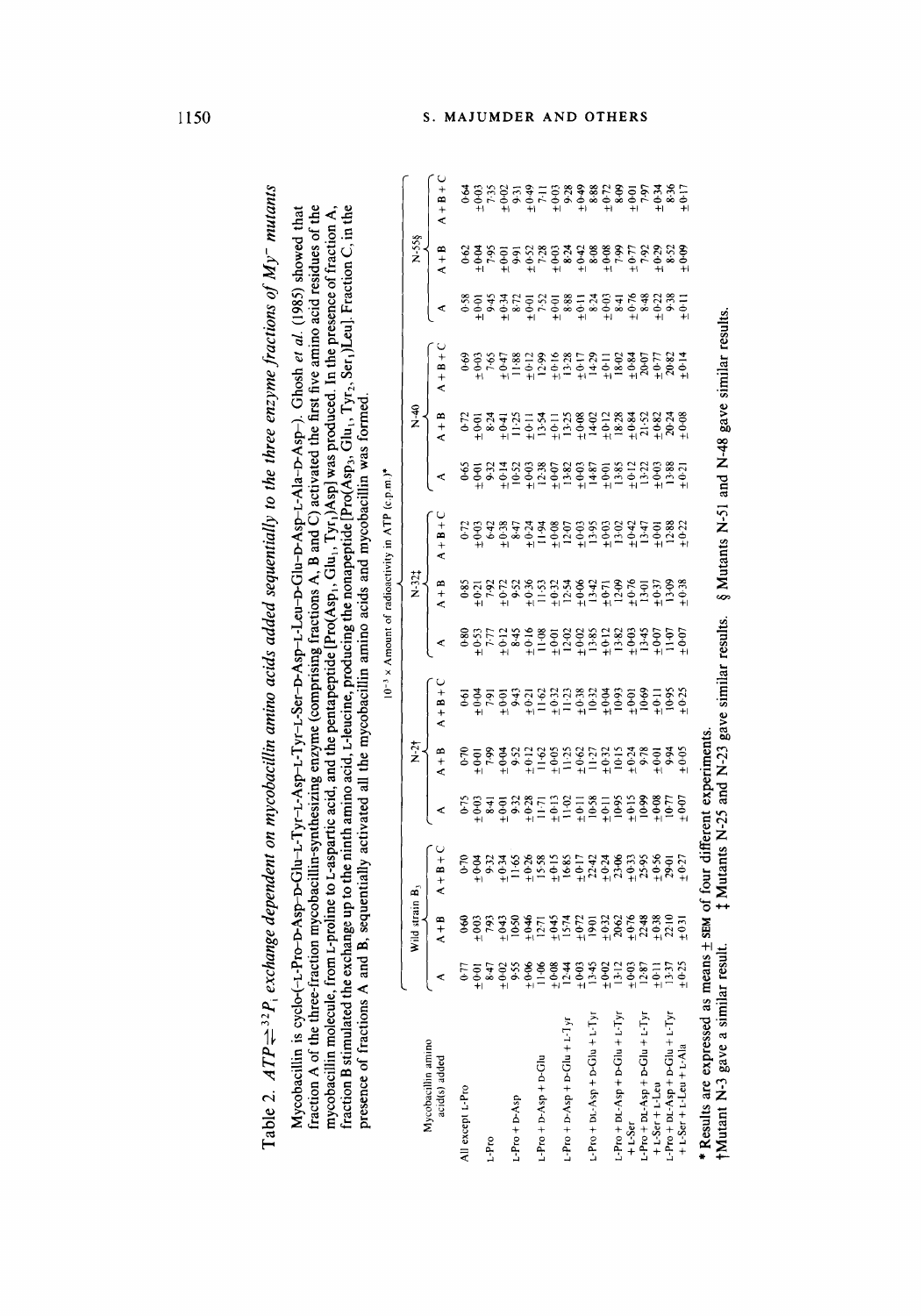#### *Mycobacillin biosynthetic pathway* 1151

## Table 3. *Incorporation* **of** *labelled peptide* ([ **U-14C]** *Pro-Asp) into mycobacillin using the membrane-bound particulate form of the mycobacillin-synthesizing enzyme of wild-type and mutant strains*

**Radioactivity of** Complementary incorporated into added peptide amino acids mycobacillin **Radioactivity**  added peptide amino acids mycobacillin Incorporation (c.p.m.) ( $\binom{6}{0}$ **Strain** (c.p.m.) added (c.p.m.)  $\binom{(\mathcal{C}, \mathcal{D}, \mathcal{D}, \mathcal{D})}{(0, \mathcal{D}, \mathcal{D})}$  added (c.p.m.)  $\binom{(\mathcal{C}, \mathcal{D}, \mathcal{D}, \mathcal{D})}{(0, \mathcal{D}, \mathcal{D}, \mathcal{D})}$ **B**<sub>3</sub> (wild-type) 6517 **DL-Asp, D-Glu, L-Tyr,** 890 N-55 6322 DL-Asp, D-Glu, L-Tyr, 882 **N-51 6528 DL-Asp, D-Glu, L-Tyr,** 888 N-48 6504 **DL-Asp, D-Glu, L-Tyr,** 895 **L-Ser, L-Leu, L-Ala L-Ser, L-Leu, L-Ala L-Ser, L-Leu, L-Ala L-Set, L-Leu, L-Ala 13.6 13.9 13.6 13.7** 

**The results are from a single representative experiment.** 

The  $ATP \rightleftharpoons P_i$  exchange dependent on mycobacillin amino acids by different combinations of fractions A, **B** and C of the mycobacillin-synthesizing enzyme prepared from each of the nine strictly  $My$  mutants (N-2, N-3, N-32, N-25, N-23, N-40, N-55, N-51 and N-48) was measured to pin-point the exact location of the defect (Table 2). In the case of mutants N-2 and N-3, which produced a tripeptide, the exchange reaction was sequentially stimulated up to Dglutamic acid, but there was no further stimulation when the next amino acid in the sequence, tyrosine, was added (Table **2).** Hence the defect in these mutants is intrafractional, occurring after D-glutamic acid. In the case of mutants N-32, **N-25** and N-23, which formed the pentapeptide, and have a defect in enzyme fraction **B**, the amino-acid-dependent  $ATP \rightleftharpoons P_i$ exchange reaction showed that the defect lies at the initiating site of fraction **B** (Table **2).** In mutant **N-40,** which formed the nonapeptide, the enzymic lesion in fraction C was similarly shown to lie at the initiating site of fraction C (Table 2). The three mutants  $N-55$ ,  $N-51$  and  $N-$ **48,** which produced no peptide, either in the culture broth or in the cell-free system, have defects in enzyme fraction A. In these mutants, no stimulation of  $ATP \rightleftharpoons P_i$  exchange activity occurred after L-proline in the presence of mycobacillin amino acids added sequentially (Table 2).

## *Conjirmation of the enzymic lesions by cell-free synthesis*

The membrane-bound particulate enzyme, which recognizes peptides of any chain length for mycobacillin synthesis (unpublished results) was obtained from mutants N-55, **N-5** 1 and N-48. All these enzyme preparations synthesized labelled mycobacillin in the presence of labelled dipeptide  $[U^{-14}C]Pro-Asp$  and complementary mycobacillin amino acids. This showed that the lesion in fraction A of the enzyme is probably after L-proline activation in all these cases (Table 3).

#### **DISCUSSION**

In view of the difference between the mode of biosynthesis of mycobacillin and that of other antibiotic peptides (see Introduction), it should be possible to use the gene-block techniques to isolate mutants that accumulate intermediate peptides of varying chain length, which can be fitted into a plausible biosynthetic scheme for mycobacillin synthesis. In contrast to our earlier work, when we reported the isolation of only one intermediate, a pentapeptide  $Pro\rightarrow Asp\rightarrow Glu\rightarrow$ Tyr-+Asp, from My- mutants (Majumder *et al.,* 1985), further analysis of the culture broths of  $My<sub>-</sub>$  mutants has shown the presence of a new intermediate nonapeptide. No other peptides were obtained in the culture broths. In confirmation of these findings, we have also isolated the penta- and nonapeptides from a cell-free system prepared from these blocked mutants. The sequences of the penta- and nonapeptides correspond to those of the equivalent segments of the mycobacillin molecule. Interestingly, we also isolated from the cell-free system a tripeptide whose amino acid sequence also corresponded to that of a segment of the mycobacillin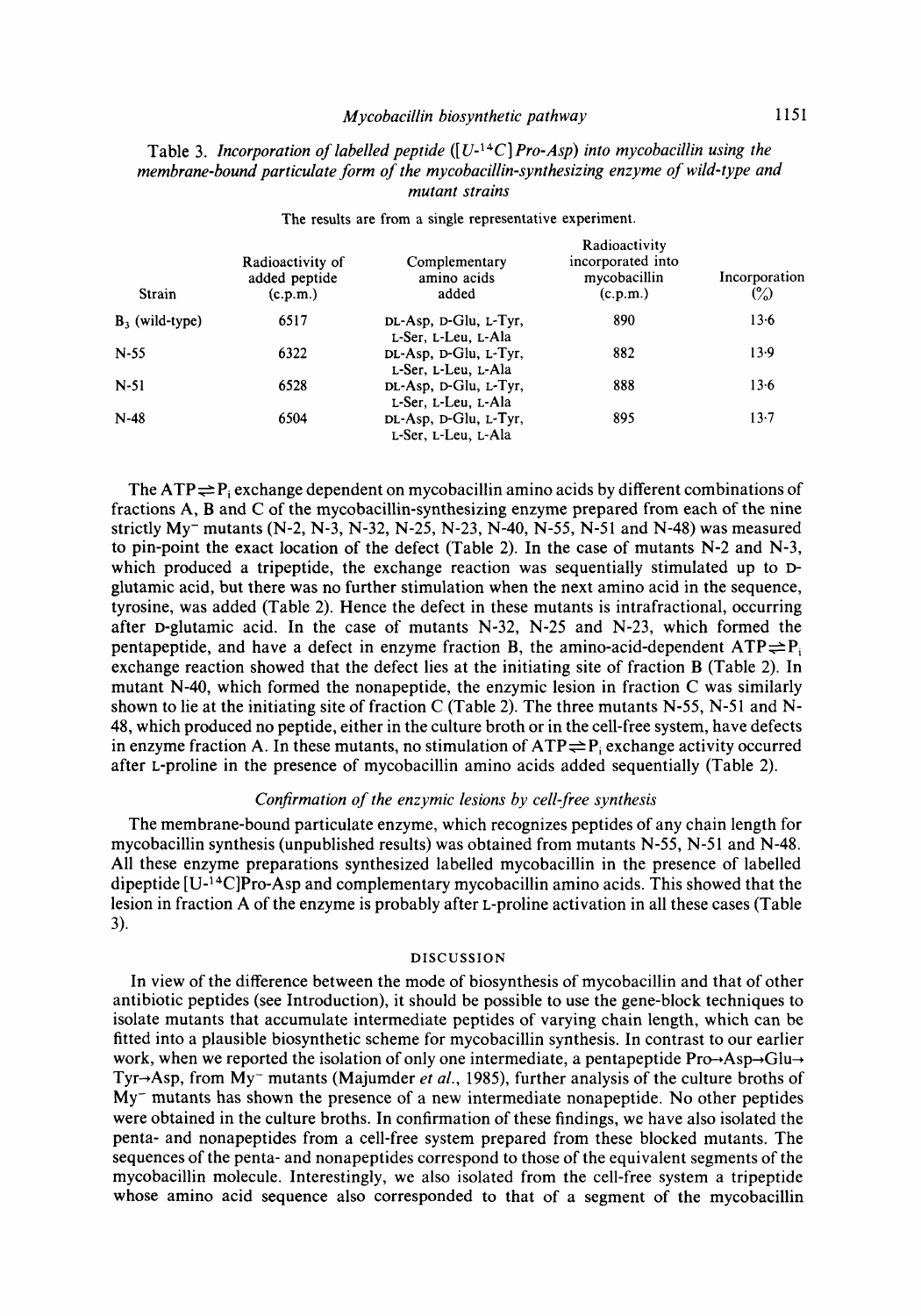molecule. All the peptides so far discovered can be accounted for if it is assumed that mycobacillin synthesis starts with proline and is interrupted at various points thereafter.

The enzymic lesions causing interruptions in mycobacillin synthesis were characterized by *in vitro* reconstitution experiments, as well as by an  $ATP \rightleftharpoons P$ , exchange reaction, which explained the genesis of the above intermediate peptides. The formation of the tripeptide was due to a defect in enzyme fraction A, the lesion being intra-fractional, occurring after the formation of the tripeptide. We do not know why the tripeptide was not found in the culture broth. Our *in vitro*  studies (Sengupta & Bose, 1972) indicate that intermediate peptides are non-covalently bound to the enzyme, being released either normally on completion of the molecule, **or** artificially by appropriate treatment, e.g. with n-butanol, at any time before completion. It is possible that the tripeptide is not normally released from the enzyme bed. Alternatively, it may be destroyed if it is released. In mutants that accumulate the pentapeptide, fraction A is normal. The defect lies at the initiating site of fraction B, as indicated by the  $ATP \rightleftharpoons P$ , exchange reaction and also the *in vitro* reconstitution experiments. Similarly, mutants that accumulate the nonapeptide have a defect at the initiating site of fraction C.

Some mutants did not produce any peptide, either in culture broth **or** in the cell-free system by the reconstitution test. They showed the  $ATP \rightleftharpoons P_i$  exchange reaction only with proline, and hence their enzymic lesion presumably lies in fraction A, after activation of L-proline. This was further confirmed by cell-free synthesis, using the membrane-bound, particulate mycobacillinsynthesizing enzyme, which recognized not only preformed peptides of any chain length but also incoming complementary mycobacillin amino acids (unpublished results). Full mycobacillin synthesis was restored to the membrane-bound particulate enzyme preparations from these peptide-negative mutants in the presence of dipeptide  $[U^{-14}C]Pro-Asp$  and complementary amino acids.

It is perhaps surprising that although mutants producing tri-, penta- and nonapeptides were obtained, mutants producing other peptides were not. In the formation of the penta- and nonapeptides the enzymic lesion has been pin-pointed at the initiating site, while in the formation of the tripeptide the enzymic lesion is intrafractional for the enzyme fraction A. It would appear from these studies that the defects occur mostly at the initiation sites of the three enzyme fractions of the mycobacillin-synthesizing enzyme. Incomplete intermediate peptides, due to intrafractional defects in any of the three enzyme fractions, might remain bound to the enzyme bed. This might account for the frequent occurrence of complete intermediate nona- and pentapeptides and the rare occurrence of incomplete intermediate peptides like the tripeptide reported here.

Ghosh *et al.* (1985) fractionated the mycobacillin-synthesizing enzyme into three fractions (A, B and C), all of which are necessary for the *in vitro* synthesis of mycobacillin from its constituent amino acids. Fraction A of the enzyme synthesizes pentapeptide, fraction **B** synthesizes the nonapeptide in the presence of pentapeptide and complementary amino acids, and fraction C synthesizes mycobacillin in the presence of nonapeptide and complementary amino acids. Thus, the present findings using  $My^-$  mutants entirely agree with those obtained by cell-free synthesis using wild-type enzyme fractions.

Thus studies involving peptide accumulation, and cell-free synthesis using the soluble cytosol enzyme and the membrane-bound particulate enzyme, finally confirm that the tri-, penta- and nonapeptides are all intermediates in mycobacillin biosynthesis, and suggest that all the Mymutants studied here are structural gene mutants.

#### **REFERENCES**

- **BANERJEE, A. B.** & **BOSE, S. K. (1964). A rapid method for isolating mutants of** *Bacillus subtilis* **producing increased or decreased amounts of the antibiotic, mycobacillin.** *Journal of Applied Bacteriology* **27,93- 95.**
- **BREDESEN, J. E., ZIMMER, T.** L. & **LALAND, S. G. (1969). Starting point and direction of biosynthesis of gramicidin S.** *FEBS Letters 3,* **169-172.**
- **GHOSH, S. K., MUKHOPADHYAY,** N. **K., MAJUMDER, S.**  & **BOSE, S. K. (1983). Fractionation of the mycobacillin synthesizing enzyme system.** *Biochemical Journal* **215, 539-543.**
- **GHOSH, S. K., MAJUMDER, S., MUKHOPADHYAY,** N. **K.**  & **BOSE, S. K. (1985). Functional characterization of constituent enzyme fractions of mycobacillin synthetase.** *Biochemical Journal* **230, 785-789.**